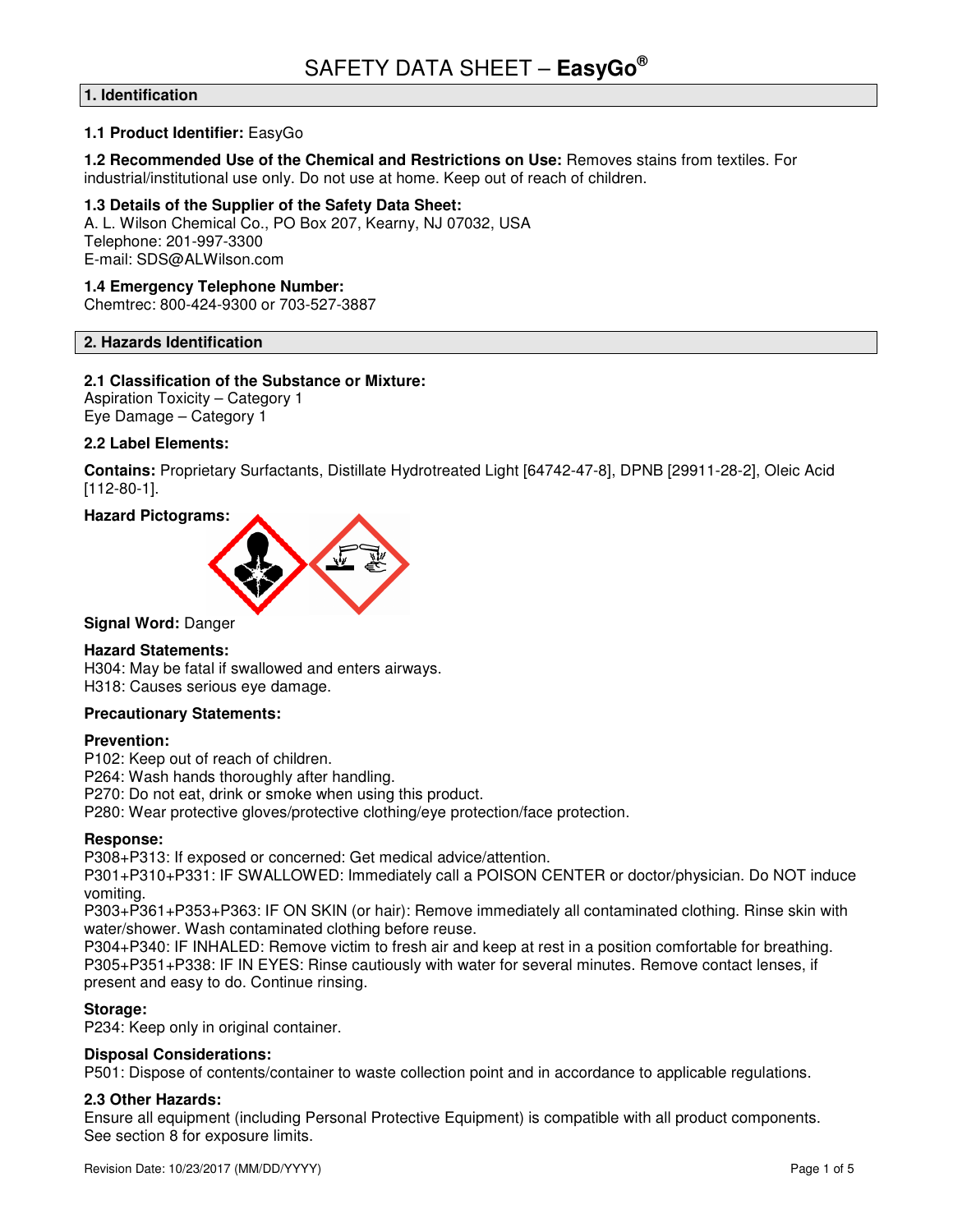# **3. Composition/Information on Ingredients**

| <b>Name</b>                    | <b>CAS No.</b> | <b>Concentration</b>  |
|--------------------------------|----------------|-----------------------|
| Distillate Hydrotreated Light  | 64742-47-8     | $50\% \le C \le 75\%$ |
| <b>Proprietary Surfactants</b> | Not Available  | 15% ≤ C ≤ 25%         |
| <b>DPNB</b>                    | 29911-28-2     | $1\%$ ≤ C ≤ 10%       |
| Oleic Acid                     | 112-80-1       | $1\%$ ≤ C ≤ 10%       |

## **4. First Aid Measures**

## **4.1 Description of Necessary First Aid Measures:**

**General Information:** If exposed or concerned: Get medical advice/attention.

**Inhalation:** Remove victim to fresh air and keep at rest in a position comfortable for breathing.

**Skin Contact:** Remove immediately all contaminated clothing. Rinse skin with water/shower. Wash contaminated clothing before reuse.

**Eye Contact:** Rinse cautiously with water for several minutes. Remove contact lenses, if present and easy to do. Continue rinsing.

**Ingestion:** Immediately call a POISON CENTER or doctor/physician. Do NOT induce vomiting.

## **4.2 Most Important Symptoms/Effects, both Acute and Delayed:**

**Eye Contact:** Causes serious eye damage.

**Ingestion:** Causes chemical pneumonitis upon aspiration into the lungs.

#### **4.3 Indication of Immediate Medical Attention and Special Treatment Needed:**

Upon accidental ingestion and vomiting, product may be aspirated into the lungs and may cause chemical pneumonitis. Treat appropriately.

## **5. Fire-fighting Measures**

**5.1 Suitable Extinguishing Media:** Use water, fog, foam, or Carbon Dioxide "CO<sub>2</sub>" for fires in area.

**5.2 Specific Hazards Arising from the Substance or Mixture:** Not Determined.

**5.3 Special Protective Action for Fire-fighters:** Use appropriate Personal Protective Equipment when fighting chemical fires. Ensure all equipment (including Personal Protective Equipment) is compatible with all product components.

**Additional Information:** Use water spray to cool nearby containers exposed to fire.

## **6. Accidental Release Measures**

**6.1 Personal Precautions, Protective Equipment and Emergency Procedures:** Cordon off spill area. Wear protective gloves/protective clothing/eye protection/face protection. Ensure all equipment (including Personal Protective Equipment) is compatible with all product components. Remove immediately all contaminated clothing. Rinse skin with water/shower. Wash contaminated clothing before reuse.

**6.2 Environmental Precautions:** Avoid release to the environment. Dispose of contents/container to waste collection point and in accordance to applicable regulations.

**6.3 Methods and Materials for Containment and Cleaning Up:** Use a universal absorbent material to collect waste and dispose to collection point and in accordance to applicable regulations.

## **7. Handling and Storage**

**7.1 Precautions for Safe Handling:** Keep out of reach of children. Wash hands thoroughly after handling. Do not eat, drink or smoke when using this product. Wear protective gloves/protective clothing/eye protection/face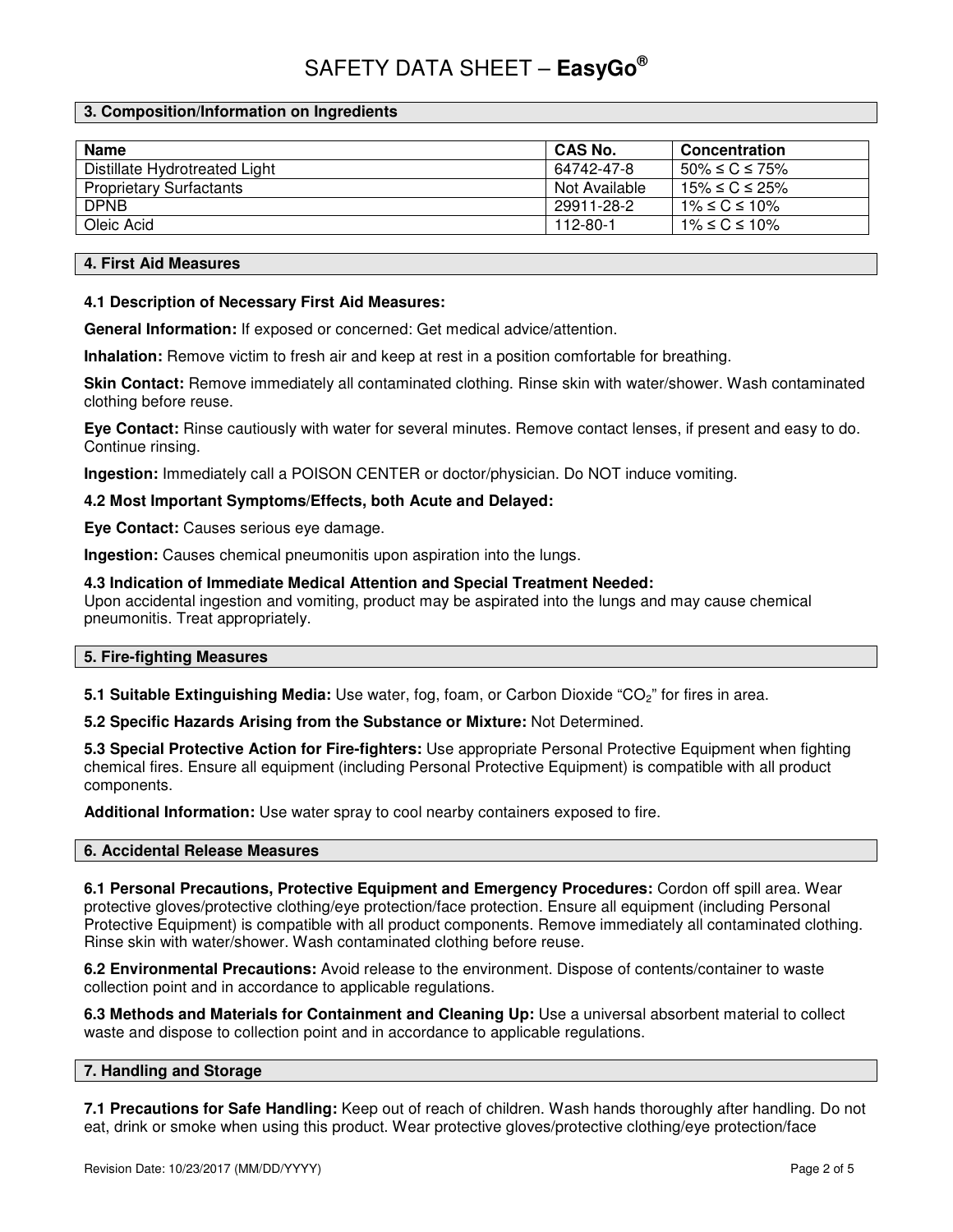protection. Ensure all equipment (including Personal Protective Equipment) is compatible with all product components.

# **7.2 Conditions for Safe Storage, Including any Incompatibles:**

# **Storage Class:** General

Store only in original container. Keep container sealed when not in use.

**Packaging Material:** Plastic.

**Unsuitable Packaging Material:** Not determined.

# **8. Exposure Controls / Personal Protection**

# **8.1 Control Parameters:**

Exposure Limits Values

| <b>Name</b>                             | <b>Air Concentration</b><br><b>USA ACGIH TLV (ppm)</b> | <b>Air Concentration USA OSHA</b><br>TWA (mg/m <sup>3</sup> ) |
|-----------------------------------------|--------------------------------------------------------|---------------------------------------------------------------|
| <b>DPNB</b>                             |                                                        |                                                               |
| Distillate Hydrotreated Light           | 152*                                                   | 1200*                                                         |
| *Data obtained and provided by supplier |                                                        |                                                               |

# **8.2 Exposure Controls:**

**Engineering Measures:** Work in a well ventilated area or under a ventilation hood.

# **8.3 Individual Protection Measures, such as Personal Protective Equipment:**

Ensure all equipment (including Personal Protective Equipment) is compatible with all product components.

**Eye Protection:** Wear closed safety glasses or chemical splash goggles.

**Skin Protection:** Wear protective clothing.

**Respiratory Protection:** None needed when used with adequate ventilation.

**Hand Protection:** Wear protective gloves. Gloves must be inspected prior to use. Replace if worn or damaged. Do not reuse.

**Hygiene Measures:** Wash thoroughly after handling. Do not smoke, eat or drink in work area.

# **9. Physical and Chemical Properties**

**Appearance:** Light Yellow Liquid.

**Odor:** Light Solvent.

**Odor Threshold:** Not Determined.

**pH:** ~8.5

**Melting Point/Freezing Point (°C):** Not Applicable.

**Initial Boiling Point/Boiling Point Range (°C):** Not Determined.

**Flash Point:** >93.8°C (>201°F).

**Evaporation Rate:** Not Determined.

**Flammability (solid, gas):** Not Applicable.

**Upper/Lower Flammability or Explosive Limits:** Not Applicable.

**Vapor Pressure:** Not Determined.

**Vapor Density:** Not Determined.

**Relative Density (Water =1):** ~ 0.83 at 20°C.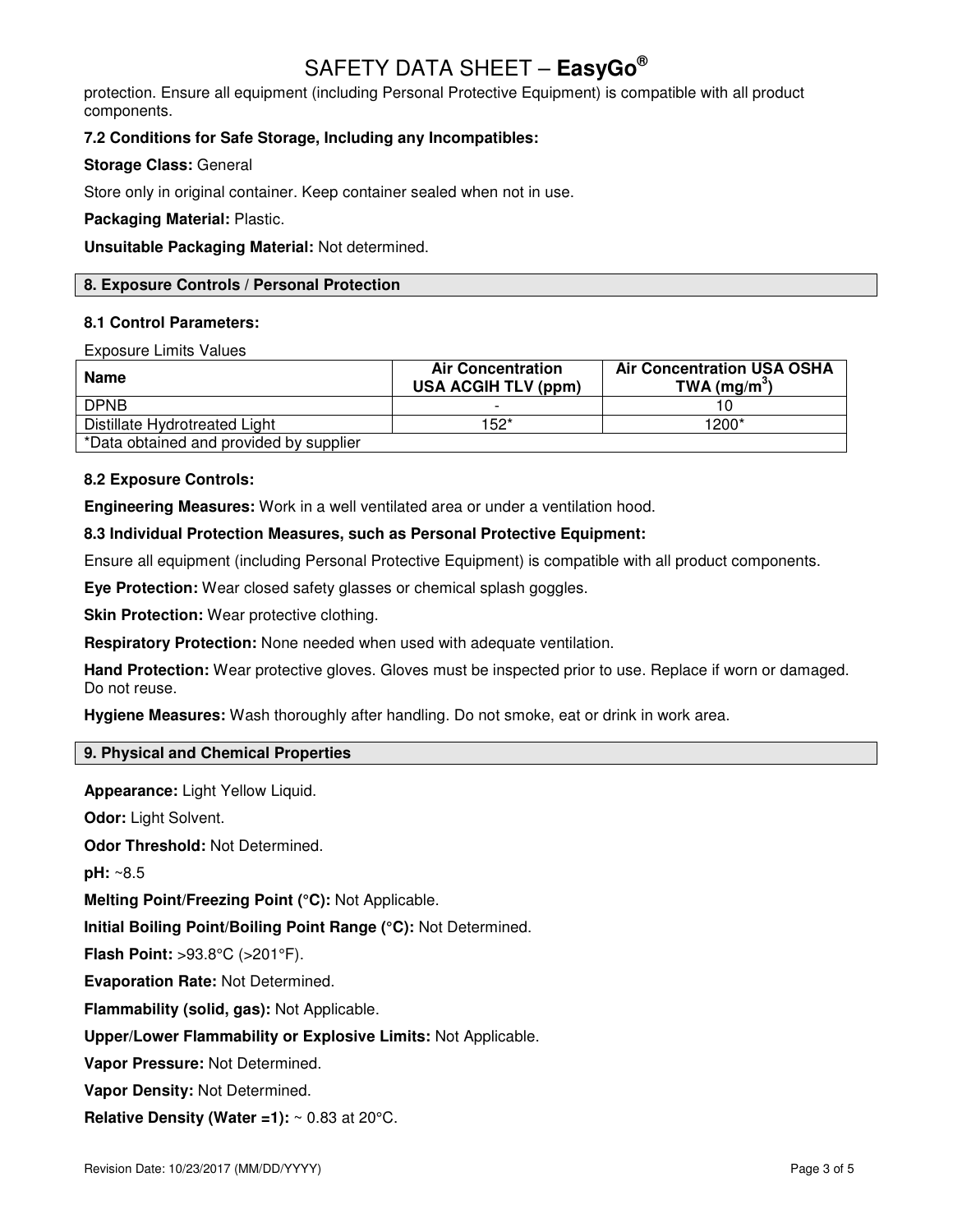**Solubility:** Low Solubility in Water.

**Partition Coefficient: n-Octanol/Water:** Not Determined.

**Auto-ignition Temperature:** Not Determined.

**Viscosity:** Not Determined.

**Explosive Properties:** Not Applicable.

**Oxidizing Properties:** Not Applicable.

# **10. Stability and Reactivity**

**10.1 Reactivity:** See sub sections below.

**10.2 Chemical Stability:** Stable if used according to specifications.

**10.3 Possibility of Hazardous Reactions:** Strong oxidizing and reducing agents.

**10.4 Conditions to Avoid:** Avoid high temperatures, open flames, ignition sources.

**10.5 Incompatible Materials:** Strong oxidizing and reducing agents.

**10.6 Hazardous Decomposition Products:** In case of fire; Carbon Dioxide, Carbon Monoxide, and may yield Sulfur Dioxide and Oxides of Sulfur.

# **11. Toxicological Information**

**Acute Toxicity:** Data not available for mixture.

**Skin Corrosion/Irritation: Causes skin irritation.** 

**Serious Eye Damage/Eye Irritation:** Causes serious eye damage.

**Respiratory or Skin Sensitization:** Not determined.

**Germ Cell Mutagenicity**: No information available.

**Carcinogenicity:** Not listed by NTP, IARC, OSHA, or ACGIH as a carcinogen.

**Reproductive Toxicity:** No information available.

**Specific Target Organ Toxicity – Single Exposure:** No information available.

**Specific Target Organ Toxicity – Repeated Exposure:** No information available.

**Aspiration Hazard:** May be fatal if swallowed and enters airways.

**Inhalation:** No information available.

**Subchronic/Chronic Toxicity:** No information available.

# **12. Ecological Information**

# **12.1 Ecotoxicity:**

**Aquatic Toxicity:** Not determined.

**12.2 Persistence and Degradability:** Readily biodegradable.

**12.3 Bioaccumulative Potential:** Not expected to bio-accumulate.

**12.4 Mobility in Soil:** No information available.

**12.5 Results of PBT and vPvB Assessment:** This product does not contain PBT or vPvB substances.

**12.6 Other Adverse Effects:** No data available.

## **13. Disposal Considerations**

## **13.1 Disposal Methods:**